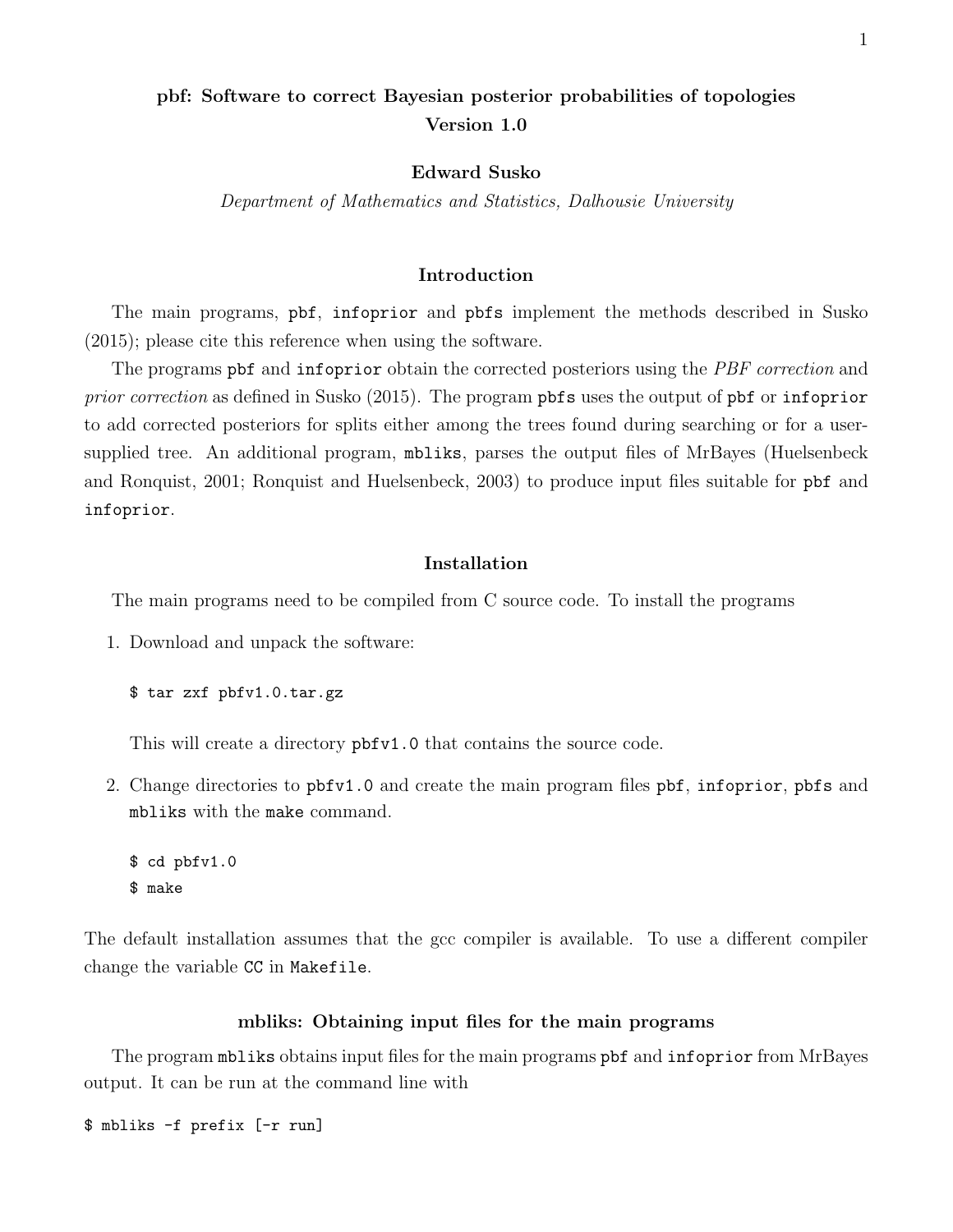Here prefix is the prefix of the \*run\*.t and \*run\*.p files produced by MrBayes. Usually these are prefixed by input sequence file name but there are options for changing these; check the output for files of this form. The -r option is optional. By default MrBayes provides output for two independent MCMC runs and mbliks assumes this to be the case. The first run is analyzed with  $-r 1$  and the second run with  $-r 2$ . If  $-r$  is not specified, the results of both runs is used.

As a running example considered throughout this document, MrBayes was run with

# $$ mb < mb.in$

where the file  $mb \in$  in in that directory contained the following text

```
set autoclose=yes nowarn=y
exec infile
lset nst=1
prset statefreqpr=fixed(equal)
mcmc ngen=100000 samplefreq=10
sumt relburnin=no minpartfreq=0
quit
```
Here infile was a Nexus input file.

The \*run\* files output by MrBayes were

```
$ ls *run*
infile.run1.p infile.run1.t infile.run2.p infile.run2.t
```
The .t files give the trees sampled in the MCMC sampling, at intervals according to the samplefreq variable in the mb.in file above. The .p files give the corresponding parameters. Calling mbliks

```
$ mbliks -f infile > mbliks.out
```
outputs to the file mbliks.out all of the log likelihoods and trees encountered in MCMC sampling:

```
-6.1284979999999996e+03 (1:0.10000,(0:0.10000,3:0.10000):0.10000,(2:0.10000,4:0.10000):0.10000);
-5.6224920000000002e+03 (1:0.10035,(0:0.10000,2:0.10000):0.10000,(3:0.10000,4:0.10095):0.04669);
-5.3458149999999996e+03 (1:0.10000,3:0.15486,(4:0.10000,(0:0.10509,2:0.32038):0.09826):0.03735);
-5.1837219999999998e+03 (1:0.09832,(3:0.15486,4:0.09749):0.03672,(0:0.12693,2:0.42947):0.15468);
....
```
By default MrBayes does not use all of the log likelihoods and trees encountered in MCMC sampling when computing posterior probabilities and means. It ignores some proportion of 'burnin' runs because it is to be expected that the starting trees will be far from those trees that are likely under the posterior distribution. These can be ignored by pbf and infoprior by removing as many of the lines at the start of the mbliks.out file as is considered appropriate; consult the MrBayes documentation for recommendations.

In the example the options sumt relburnin=no minpartfreq=0 were included for testing purposes to ensure that all of the trees and log likelihoods encountered in MCMC sampling are used in obtaining posteriors and posterior edge lengths by MrBayes.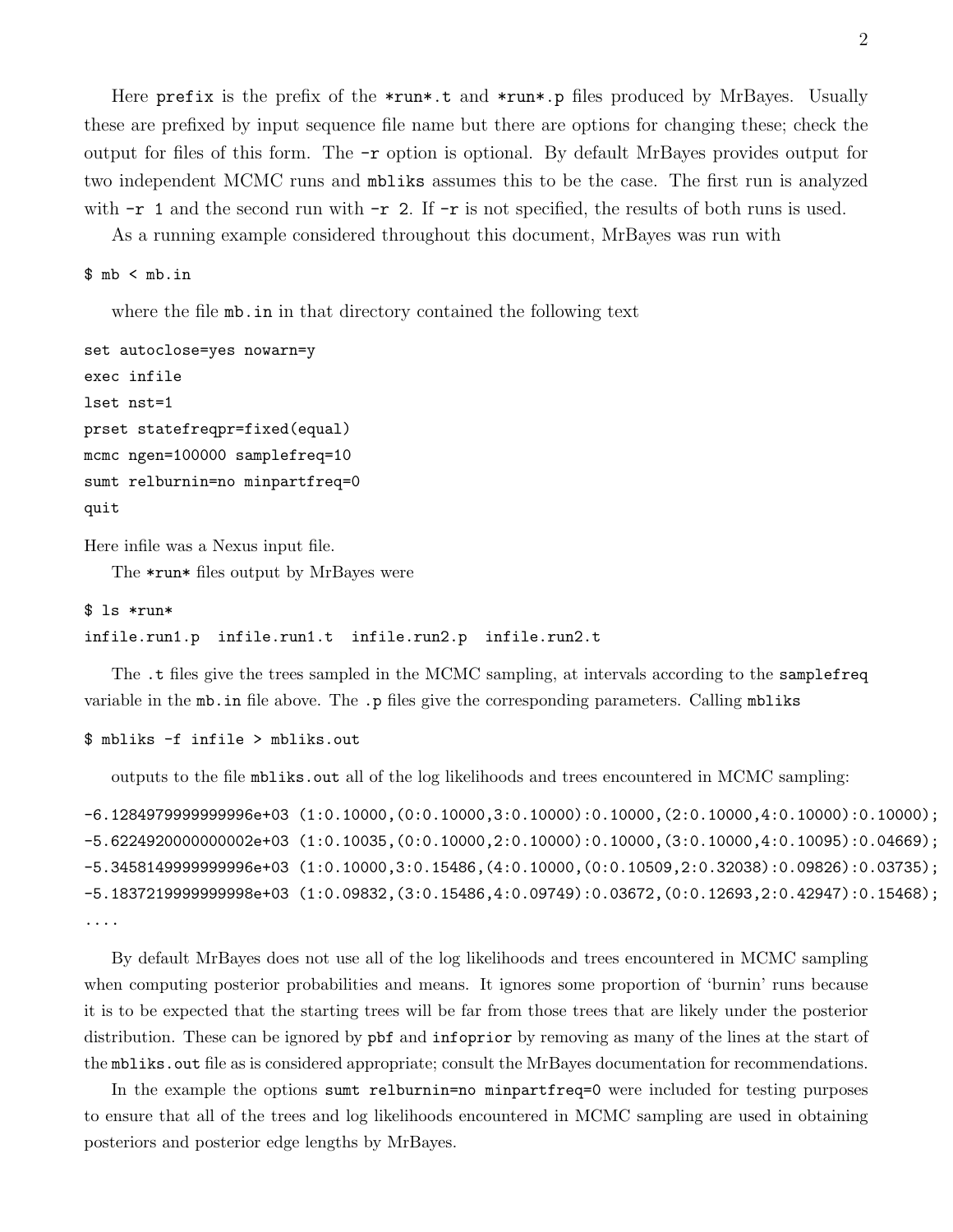#### pbf: PBF-corrected posteriors

The pbf program obtains PBF-corrected posteriors for all of the trees encountered during MCMC sampling. It can be run at the command line with

#### \$ pbf -f filename -n number\_of\_taxa

Here number\_of\_taxa is the number of taxa considered and must be present. filename is the name of file giving the log likelihoods and trees from MCMC sampling. Each line of the file should contain a log likelihood and the corresponding tree. If MrBayes is used, this file can be created from the MrBayes output using mbliks. For instance, in the running example the first few lines of the output file, mbliks.out, from mbliks was

```
-6.1284979999999996e+03 (1:0.10000,(0:0.10000,3:0.10000):0.10000,(2:0.10000,4:0.10000):0.10000);
-5.6224920000000002e+03 (1:0.10035,(0:0.10000,2:0.10000):0.10000,(3:0.10000,4:0.10095):0.04669);
-5.3458149999999996e+03 (1:0.10000,3:0.15486,(4:0.10000,(0:0.10509,2:0.32038):0.09826):0.03735);
-5.1837219999999998e+03 (1:0.09832,(3:0.15486,4:0.09749):0.03672,(0:0.12693,2:0.42947):0.15468);
....
```
Output from pbf is to the screen or stdout. Each line gives the posterior, PBF-corrected posterior and corresponding tree with posterior mean edge-lengths. The lines are sorted from largest to smallest PBF-corrected posterior. In the running example,

\$ pbf -f mbliks.out -n 5

gave output with the first three lines

0.109339 0.206972 (0:0.99296,(1:0.04334,2:0.85923):0.01730,(3:0.05653,4:0.05485):0.01158); 0.098040 0.153645 ((0:0.99296,3:0.05653):0.00861,(1:0.04334,2:0.85923):0.01730,4:0.05485); 0.081142 0.149138 (0:0.99296,(3:0.05653,(1:0.04334,2:0.85923):0.01730):0.01729,4:0.05485);

The top ranked tree according to PBF had pbf-corrected posterior 0.206972 and posterior 0.109339.

#### infoprior: prior-corrected posteriors

The infoprior program corrects posteriors by using priors for topologies that vary across topologies. It assumes pbf has been run and that its output has been stored in a file. It can be run at the command line with

## \$ infoprior controlfile

## Input

All input to the routine is through a main control file, controlfile. The control file is similar in format to the control files used by the programs baseml and codeml in the PAML package (Yang 1997, 2007). For instance, the model variable specifies the substitution model and gives a subset of the models available in PAML, with the same numbering scheme. In the running example, the following file was used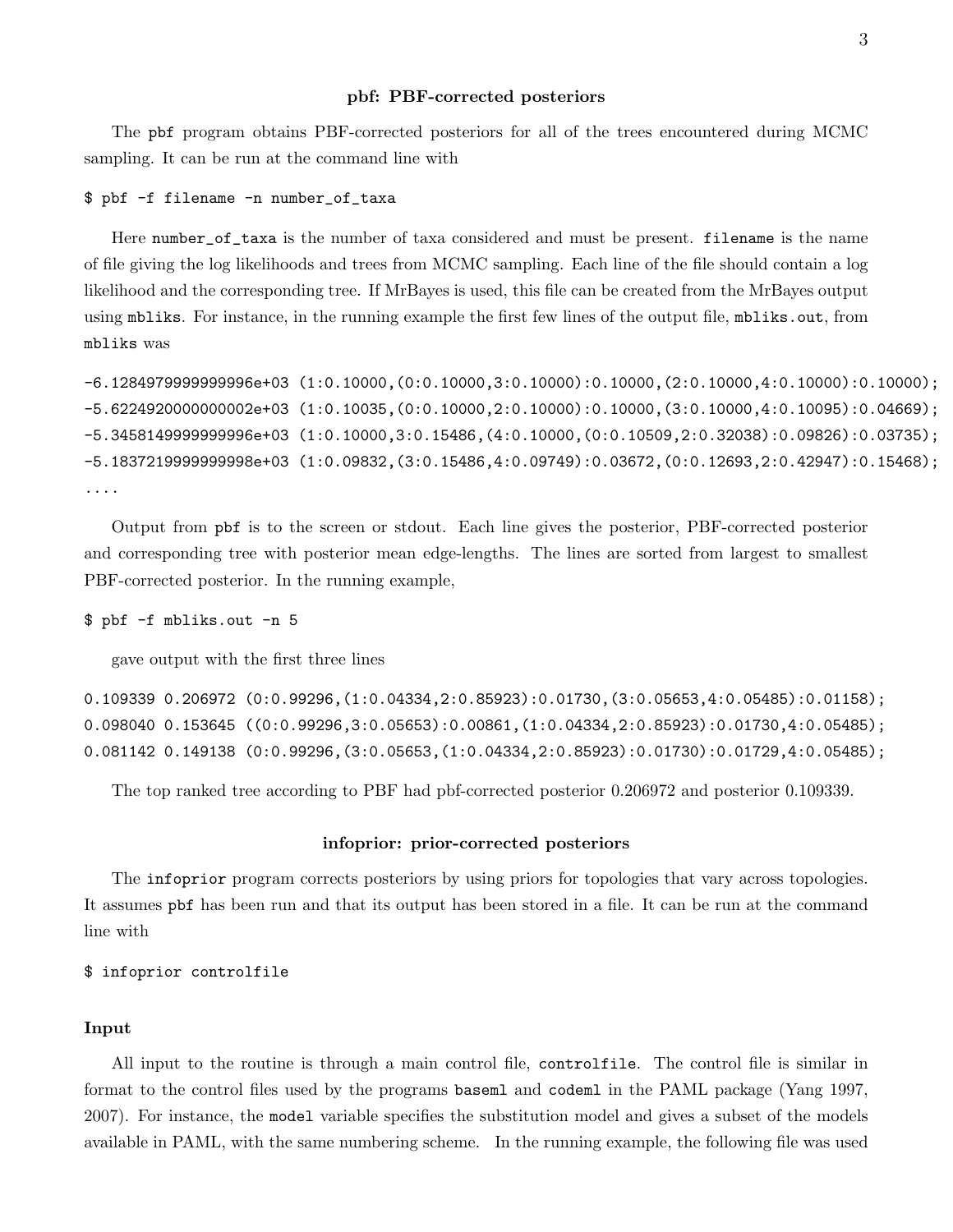| $treefile = pbf0.out$ | * pbf output file    |
|-----------------------|----------------------|
| $seqfile = infilep$   | * sequence data file |
| $nchar = 4$           | * nucleotide data    |
| $model = 0$           | * Jukes Cantor model |

As with PAML control files, blank lines are allowed and all text following a '\*' till the end of a line is treated as a comment. The word on the left of an equal sign gives a control variable and the word on the right gives the value of that variable. Spaces are required on both side of an equal sign. The order of variables is unimportant. The control variables are as follows. All variables not indicated as optional are required.

treefile: The name of the file containing the output of pbf.

seqfile: The name of the file containing the sequence data. While MrBayes uses Nexus input files, a PHYLIP format file is required here. Prior to any analysis using infoprior, identical sequences should be removed as their presence will create serious numerical difficulties. It is possible that extremely similar sequences could create similar numerical difficulties. The file should conform to PHYLIP standards for input with 10 character long names padded by blanks. The names should match the names used in the input treefile. Input can be either interleaved or sequential with one caveat: The lines 2 through  $m + 2$ , where m is the number of taxa, must contain the name of taxa followed by sequence data. For instance the start of a sequence file might be

```
6 3414
Homsa ANLLLLIVPI LI...
Phovi INIISLIIPI LL...
...
but not
6 3414
Homsa
ANLLLLIVPI LI...
Phovi
INIISLIIPI LL...
...
```
which would be allowed under the sequential format by PHYLIP.

- nchar: An optional integer indicating that the model was for nucleotide data ( $nchar=4$ ) or amino acid data (nchar=20). The default value is 4.
- model: An integer code for the substitution model. For nucleotide data (nchar=4), the models currently implemented are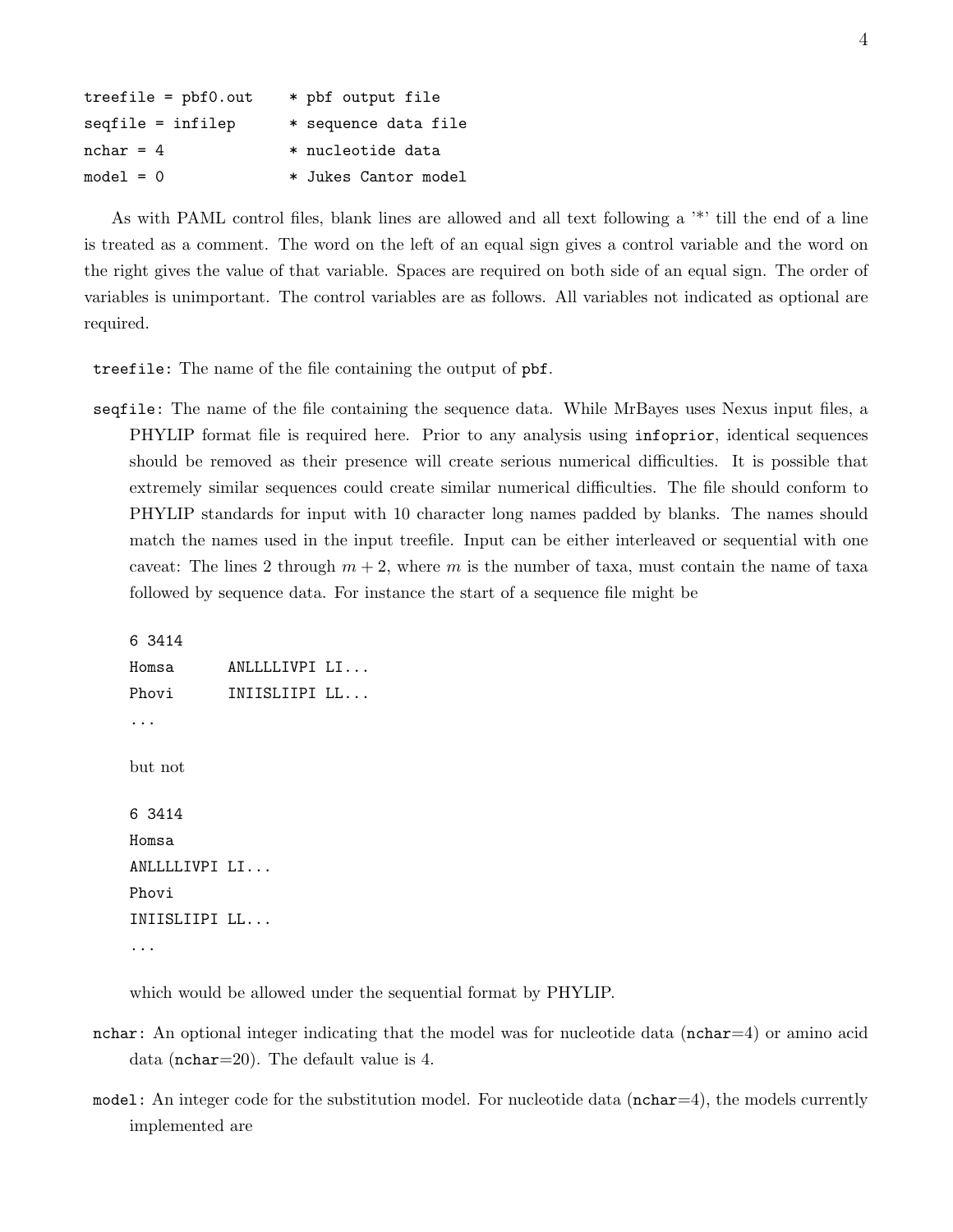| model | Model |
|-------|-------|
| 0     | JС    |
| 2     | F81   |
| 3     | F84   |
| 4     | HKY   |
|       | GTR   |

and for amino acid data (nchar=20) the models currently implemented are

| model | Model           |  |
|-------|-----------------|--|
| 0     | Poisson         |  |
| 1     | Proportional    |  |
| 2     | Empirical       |  |
| 3     | $Empirical + F$ |  |
|       | <b>REVaa</b>    |  |

The documentation for the PAML package gives a good description of the models listed and can fit all of them.

The GTR and REVaa models refer to the most general time-reversible models in the nucleotide and amino acid case, respectively. The Poisson and Proportional models are the analogues of the JC and F81 models for amino acid data. The Poisson and Proportional models have substitution probabilities

$$
P_{ij}(t) = \begin{cases} \pi_j + (1 - \pi_j) \exp[-\mu t] & \text{if } i = j \\ \pi_j - \pi_j \exp[-\mu t] & \text{otherwise} \end{cases}
$$

where  $\mu = [\sum \pi_i(1 - \pi_i)]^{-1}$  and  $\pi_j$  gives the stationary of the jth amino acid. In the Poisson model, the frequencies are all 1/20

When  $model=2$  or 3 an empirical model is fit. The model is specified by the variable aa $Ratefile$ . When  $\text{model}=2$ , the stationary frequencies are the stationary frequencies of the specified empirical model.

- Qfile: Only required for the general time reversible model, GTR or REVaa (model=7, nchar=4 or  $model=8$ , nchar $=20$ ). The name of a file containing the entries of the rate matrix separated by blanks.
- aaRatefile: Only required for empirical amino acid models ( $\text{model}=2$  or 3 and  $\text{nchar}=20$ ). The name of the empirical model to fit. The models currently implemented are

|             |          | dayhoff.dat Dayhoff or PAM Dayhoff et al. (1978) |
|-------------|----------|--------------------------------------------------|
| jones.dat   | JTT      | Jones et al. $(1992)$                            |
| wag.dat     | WAG      | Whelan and Goldman (2001)                        |
| mtREV24.dat | $m$ tREV | Adachi and Hasegawa (1996)                       |
| lg.dat      | LG       | Le and Gascuel $(2008)$                          |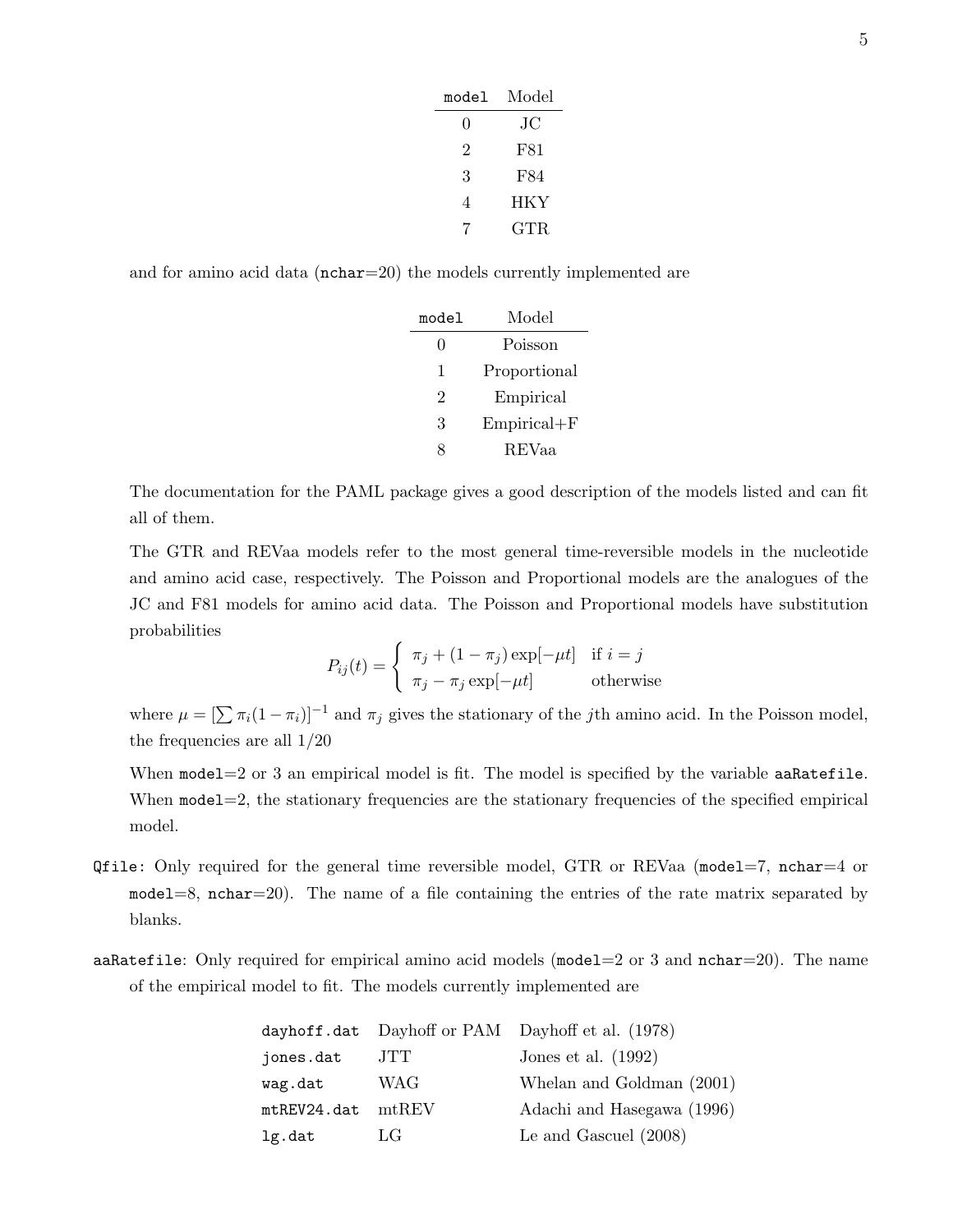The naming scheme was chosen to be consistent with PAML. However, aaRatefile is not actually the name of file, rather it identifies a model.

kappa or ttratio: One of these is required for the F84 and HKY models (model=3 or 4 and nchar=4).

A real number giving the  $\kappa$  parameter for the model. The F84 model has a rate matrix proportional to

$$
\begin{bmatrix}\n\cdot & \pi_C & (1 + \kappa/\pi_R)\pi_G & \pi_T \\
\pi_A & \cdot & \pi_G & (1 + \kappa/\pi_Y)\pi_T \\
(1 + \kappa/\pi_R)\pi_A & \pi_C & \cdot & \pi_T \\
\pi_A & (1 + \kappa/\pi_Y)\pi_C & \pi_G & \cdot\n\end{bmatrix}
$$

where  $\pi_R = \pi_A + \pi_G$  and  $\pi_Y = \pi_C + \pi_T$ . The HKY model has a rate matrix proportional to

|                | $\pi_C$        | $\kappa \pi_G$ | $\pi_T$        |
|----------------|----------------|----------------|----------------|
| $\pi_A$        |                | $\pi_G$        | $\kappa \pi_T$ |
| $\kappa \pi_A$ | $\pi_C$        |                | $\pi_T$        |
| $\pi_A$        | $\kappa \pi_C$ | $\pi_G$        |                |

The transition-transversion ratio (terratio) is related to the  $\kappa$  parameter in the F84 model through

$$
R = \kappa \times \frac{\pi_A \pi_G/\pi_R + \pi_C \pi_T/\pi_Y}{\pi_R \pi_Y} + \frac{\pi_A \pi_G + \pi_C \pi_T}{\pi_R \pi_Y}
$$

where  $\pi_R = \pi_A + \pi_G$  and  $\pi_Y = \pi_C + \pi_T$ . For the HKY model the relationship is

$$
R = \kappa \times \frac{\pi_A \pi_G + \pi_C \pi_T}{\pi_R \pi_Y}
$$

- alpha: Only required if a gamma rates-across-sites model (Yang 1994) is desired. A real value giving the shape parameter of the gamma distribution. This is used as an initial value for estimation of  $\alpha$ .
- ncatG: Only used if a discrete gamma rates-across-sites model was fit. Optionally, an integer giving the number of categories to use in the discrete approximation. The default is 4. The discrete gamma approximation used is the same as the default of PAML 4.2; the representative rate is the conditional mean for the class.

## Output

The output (to the screen or stdout) is similar to pbf. Each line gives the posterior, corrected posterior and corresponding tree with posterior mean edge-lengths. The lines are sorted from largest to smallest corrected posterior. In the running example,

#### \$ infoprior controlfile

gave output with the first three lines

0.109339 0.260860 (0:0.99296,(1:0.04334,2:0.85923):0.01730,(3:0.05653,4:0.05485):0.01158); 0.098040 0.179445 ((0:0.99296,3:0.05653):0.00861,(1:0.04334,2:0.85923):0.01730,4:0.05485); 0.081142 0.169321 (0:0.99296,(3:0.05653,(1:0.04334,2:0.85923):0.01730):0.01729,4:0.05485);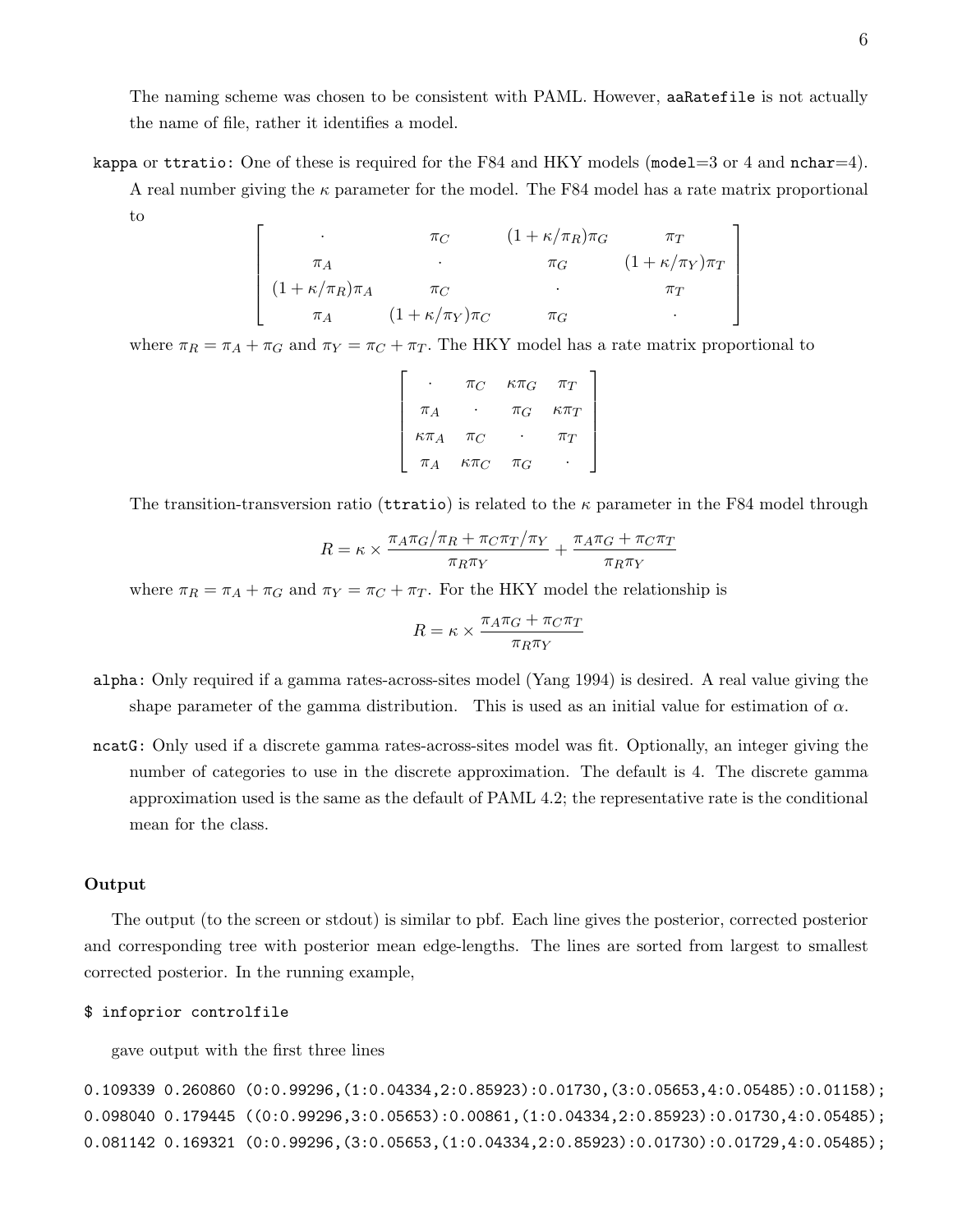The top ranked tree according to the prior correction is the same as for PBF and has corrected posterior 0.260860.

#### pbfs: PBF-corrected or prior-corrected posteriors for splits

The pbfs program outputs Newick format trees with corrected-posteriors for splits as labels. It takes as input either the output of pbf or infoprior. It can be run at the command line with

```
$ pbfs [-t treefile] -f output_file -n number_of_taxa
```
Here number\_of\_taxa is the number of taxa considered and must be present as must output\_file which is the name of the file giving pbf or infoprior output. By default, when the treefile option is not specified, the output to the screen or stdout) is similar to pbf. Each line gives the posterior, corrected posterior and corresponding tree with posterior mean edge-lengths. The lines are sorted from largest to smallest corrected posterior as before. The change is that support values for splits are added. Considering the running example, using the output file pbf0.out created by pbf, we obtain

\$ pbfs -f pbf0.out -n 5

0.109339 0.206972 ((3:0.05653,4:0.05485)0.377:0.01158,(1:0.04334,2:0.85923)0.510:0.01730,0:0.99296 0.098040 0.153645 (4:0.05485,(1:0.04334,2:0.85923)0.510:0.01730,(0:0.99296,3:0.05653)0.210:0.0086 0.081142 0.149138 (4:0.05485,(3:0.05653,(1:0.04334,2:0.85923)0.510:0.01730)0.212:0.01729,0:0.99296); ...

From which we see, for instance, that in the top-ranked tree, the corrected posterior for the split 34|012 is 0.377 and for 12|034 it is 0.510.

The option -t treefile allows one to specify trees that corrected posteriors for splits should be added to. This can be useful when the location of hypothesized trees of interest in pbf or infoprior output files is not clear. The input trees should conform to the Newick standard. A discussion of this standard as implemented in PHYLIP is given at

#### http://evolution.genetics.washington.edu/phylip/newicktree.html

and a more formal description is available at

## http://evolution.genetics.washington.edu/phylip/newick\_doc.html

Allowable features of the Newick standard that will likely create difficulties are:

1. Quoted labels.

- 2. Nested use of the characters '[' and/or ']' in comments. The characters '[' and ']' can only be used to delimit comments and cannot be used within comments.
- 3. Long leaf labels. A limit of 10 non-null characters is allowed for leaf names.
- 4. Underscores are not converted to blanks.